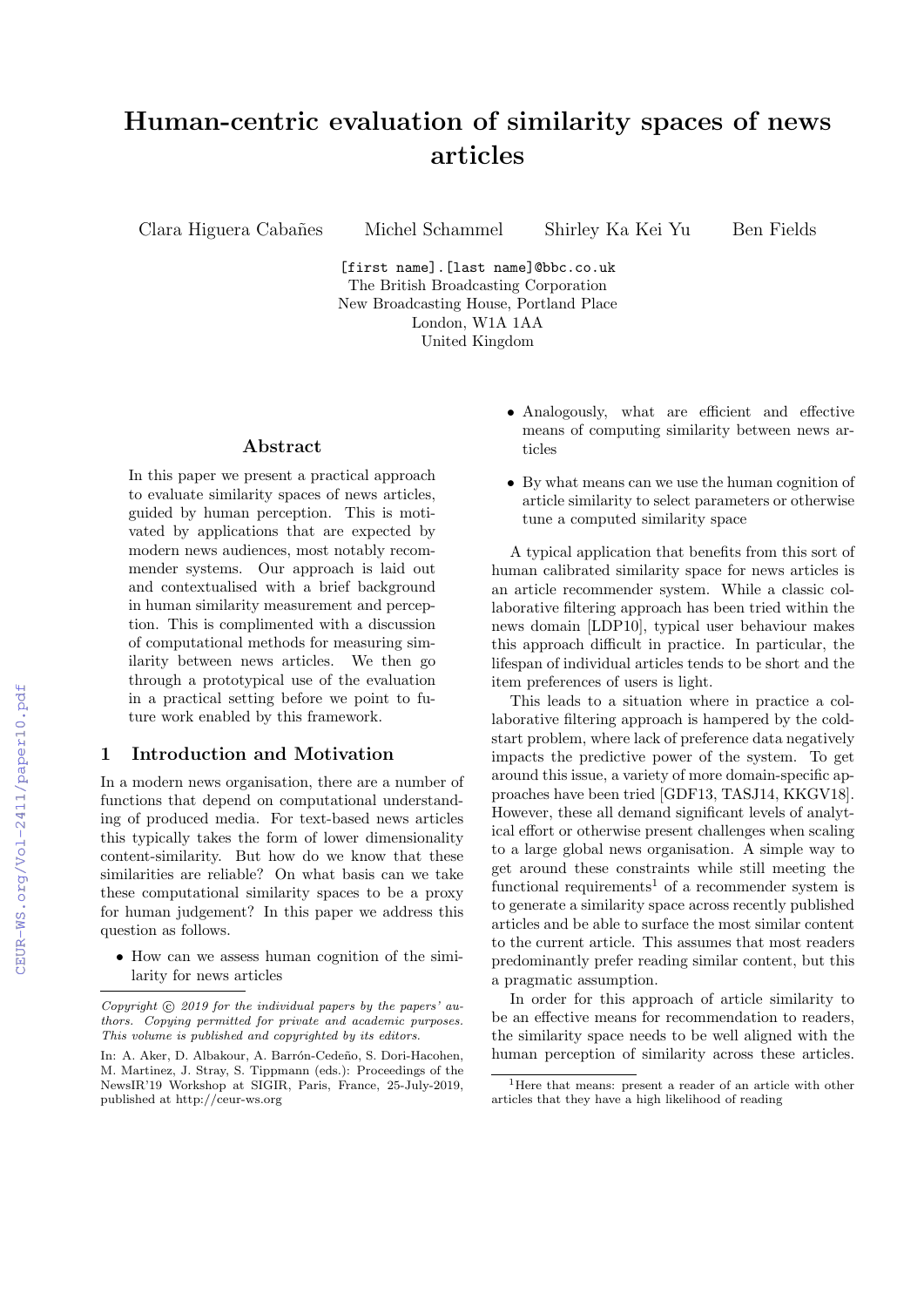To that end, this paper will lay out a methodology for assessing the perception of similarity between news articles (Section 2), methods for computing similarity between news articles (Section 3), and an example case where findings from the first part are used to aid model selection in the second (Section 4). We also briefly discuss how such a content similarity recommender system works in practice before we conclude the paper by considering next steps implied by this work.

# 2 Human Similarity

Given that our motivation for having a similarity space among news articles is to produce articles that readers perceive as similar, it is critical that we have a means of assessing similarity of news articles, as perceived by people. While it would be convenient to assume that news articles are perceived by people as having objective similarities, there are a number reasons to work from the assumption that is not the case. Broadly, human perception of item similarity does not obey the requirements of a well-formed metric space, most notably symmetry [AM99] and the triangle inequality [YBDS+17].

Therefore we look to other domains for useful analogues to our problem of assessing the perceptual difference between objects and a mapping of that into a similarity metric. In particular, we look at assessment methods from two domains: psychophysics and sensory perception.

#### 2.1 Psychophysics

The field of psychophysics is concerned with understanding the interaction between physical phenomena and human cognition of these phenomena, most typically auditory and visual stimulus. One of the most widely known applications from psychophysics is lossy compression, where digital audio or video is reduced in size by discarding portions that are not likely to be perceived by a general audience[Pan95, Wal92]. As a result of these well established areas of research, this field has mature techniques for measuring humanperceivable difference across transformations or deterioration of an anchor stimuli. The standard practice in auditory settings is called Multiple Stimulus with Hidden Reference and Anchor (MUSHRA) [15301]. This testing framework allows for the precise measuring of change which are or are not generally noticeable while calibrating for individual testers' differences in perception and cognition, though this comes at the expense of a test which can be lengthy and require larger populations of testers than less complicated tests.

#### 2.2 Sensory Perception

A common means of measuring the human ability to differentiate between stimuli that are similar is described in terms of *Just Noticeable Difference* (JND). That is, the JND is a unit where if two stimuli are measurably closer than this JND, the average person will not be able to notice the difference between these stimuli. This has been effectively used to understand human perception of a wide variety of things from speech [BRN99] or colour [CL95] to the handling characteristics of cars [HJ68]. In a news article context the JND is the amount of measurable change between articles before an average reader would consider them different articles.

Serving as a complement to the idea of JND is a sensory triangle test. In this test three stimuli are presented to an evaluator, with two of them being identical. The evaluator is then asked to identify which of the three stimuli is different from the other two. This process is repeated by a population of evaluators, and if a statistically significant2portion of the population correctly identifies the different stimuli, the difference is taken as perceivable and therefore larger than the JND [OO85].

#### 2.3 A Proposed Test

Given the above, we propose the following means of assessing article similarity.

- 1. Gather a collection of anchor articles from your corpus.
- 2. For each anchor select two additional articles for comparison
- 3. Present each of these triplets in turn to a human evaluator asking the evaluator to decide which of the two articles is most similar to the anchor

Beyond the evaluation process, there is the mechanism for selecting both the anchors and the comparison articles. For these issues much depends on the particulars of the assessment and to that end we will go through our use of this assessment in Section 4. However, there are some guiding principles to consider in general. Keeping in mind that the goal of the assessment is a human understanding of the similarity space, rather than the analytical configuration of the space, we should seek to select anchors to maximise coverage across the corpus and we should seek to select comparison articles that we believe to be a variety of different levels of similarity from the anchor articles. A straightforward way to bootstrap these selection criteria is to

<sup>2</sup> typically a chi-squared test is used, c.f.

https://www.sensorysociety.org/knowledge/sspwiki/pages/ triangle\%20test.aspx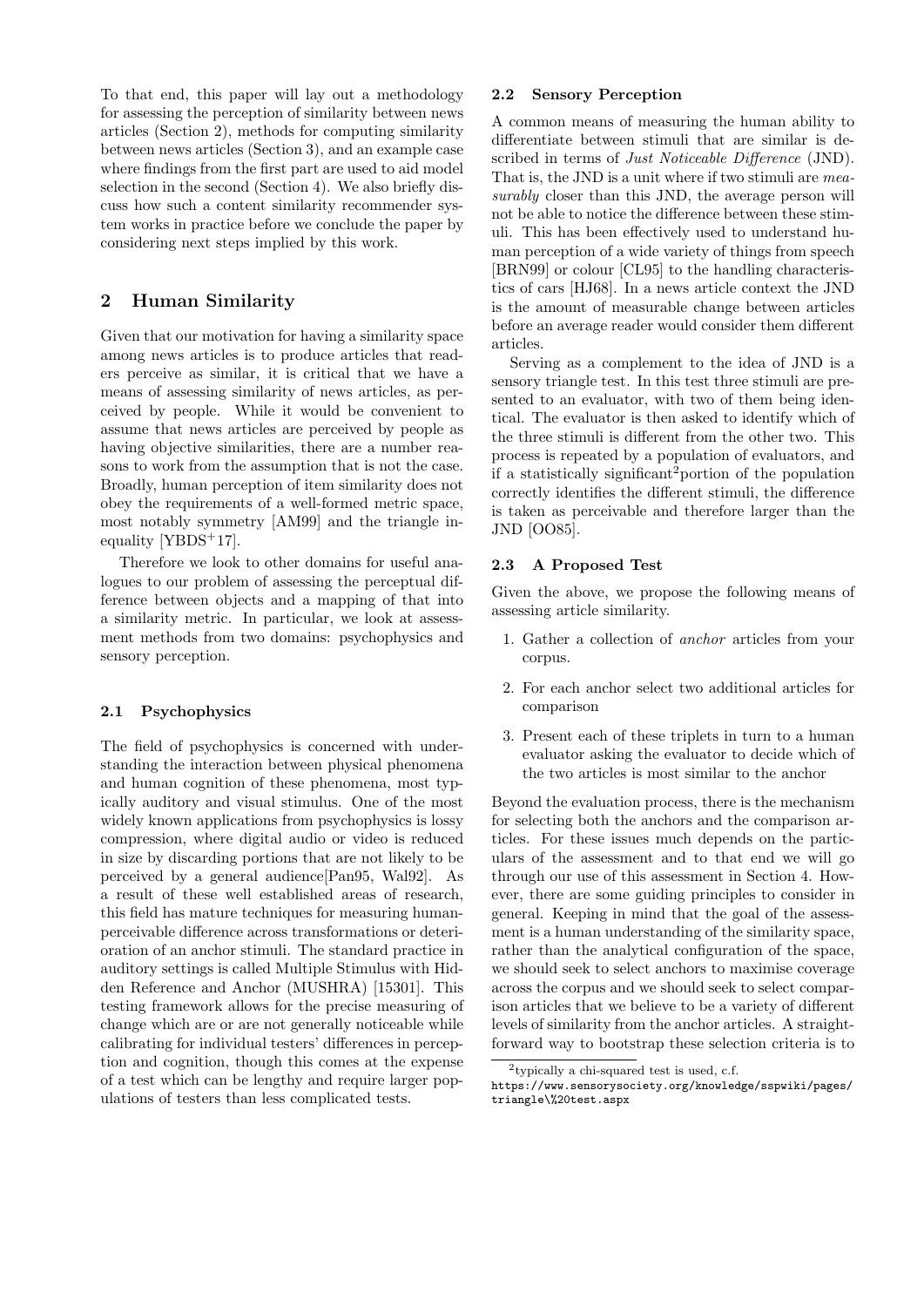use a best-effort computed similarity and to the select items across the space.

By adhering to these principles we should be able to improve our results, though as with many assessments of this type, the larger the number of participants becomes, the stronger the conclusion will be.

# 3 Computed Similarity

In order to compute a similarity measure between articles, we first need to derive a computer-readable representation for each document and second, choose an adequate metric to evaluate the distance between them.

There are several algorithms that can be used to construct similarity spaces and perform topic modelling.

## 3.1 Doc2vec

Word2vec [MCCD13] and its extension to Doc2vec [LM14] are embedding algorithms (usually formed of shallow, two-layer neural networks) that construct vector spaces of words based on their frequencies and cooccurrences in the training corpus. The hence learned mathematical representation can be used to establish similarities between words using vector algebra. Doc2Vec works in a similar way but trains on individual documents rather than words and is thus able to establish similarities between documents rather than just words.

#### 3.2 FastText

Another popular natural language processing library is fastText. Based on a shallow neural network with an embedding layer, fastText can be used in two applications: learning embeddings from a corpus [BGJM17] or document classification [JGBM17]. In the former application,  $[GBG^+18]$  used the fastText algorithm to generate language models for 157 different languages from Wikipedia data. These pre-trained models can be used to transform documents into vector representation and enable similarity calculations in the same manner as in the Doc2vec case.

# 3.3 Latent Dirichlet Allocation

Latent Dirichlet Allocation (LDA) [BNJ03] is a generative probabilistic model that represents documents as a mixture or collection of topics expressed as probabilities with each topic represented by a probability distribution of words. Section 3.4 describes how the similarity between documents can be assessed with this method.

For our use case, we found LDA has a number of advantages:

- The algorithm delivers inspectable topics; as every topic is a probability distribution of words, it is straightforward to determine the most important words contributing to each topic and thus allowing interpretation of the topics.
- Building onto the word distributions, the topics associated with a document can easily be traced back to the most salient words in the document. This is a strong step towards explainability; a key requirement under recital 71 of the GDPR [RP16] and a strong tool for recommender monitoring.

#### 3.4 Similarity Measures

In order to compute similarity between documents, one requires the use of a metric, which, in the case of vector spaces, usually resorts to Euclidean distance or cosine similarity. However, in the case of probability distributions, a similarity metric needs to measure concepts other than physical distance. In the context of similarity of texts, the correct approach is to measure the relative information gain between each other. Having read document A, how much more information can a reader get from reading document B?

A logical choice to measure this information gain is the Kullback-Leibler divergence (KL), which measures the difference between statistical distributions and is related to the Shannon and Wiener information theorems [KL51]. The more similar two documents and their probability distributions are, the less information is gained from one with respect to the other. Another option would be the Jensen-Shannon divergence [Lin91], which also measures the similarity between two probability distributions.

However, as the KL divergence is the metric used during training of the particular implementation [HBB10] used in this work, we keep it as measure of similarity between documents.

The KL divergence as a metric comes with two caveats:

First, the metric is not finite. The ratio of two probability distributions may incur a divide by zero issue. This can be remedied by adding a small amount  $\epsilon$  to each component in order to prevent any division by zero. The value of  $\epsilon$  then governs the upper numerical limit of the metric.

Second, the KL divergence is an asymmetric measure which is problematic when referring to true metric spaces as they assume the property of symmetry [Fré06]. However, the symmetry assumption is not universal in other domains, especially when looking at the application of human judgement to similarity [Tve77] and when a sense of hierarchy is subconsciously imposed by humans, such as for the example of saying "an ellipse is like a circle" rather than "a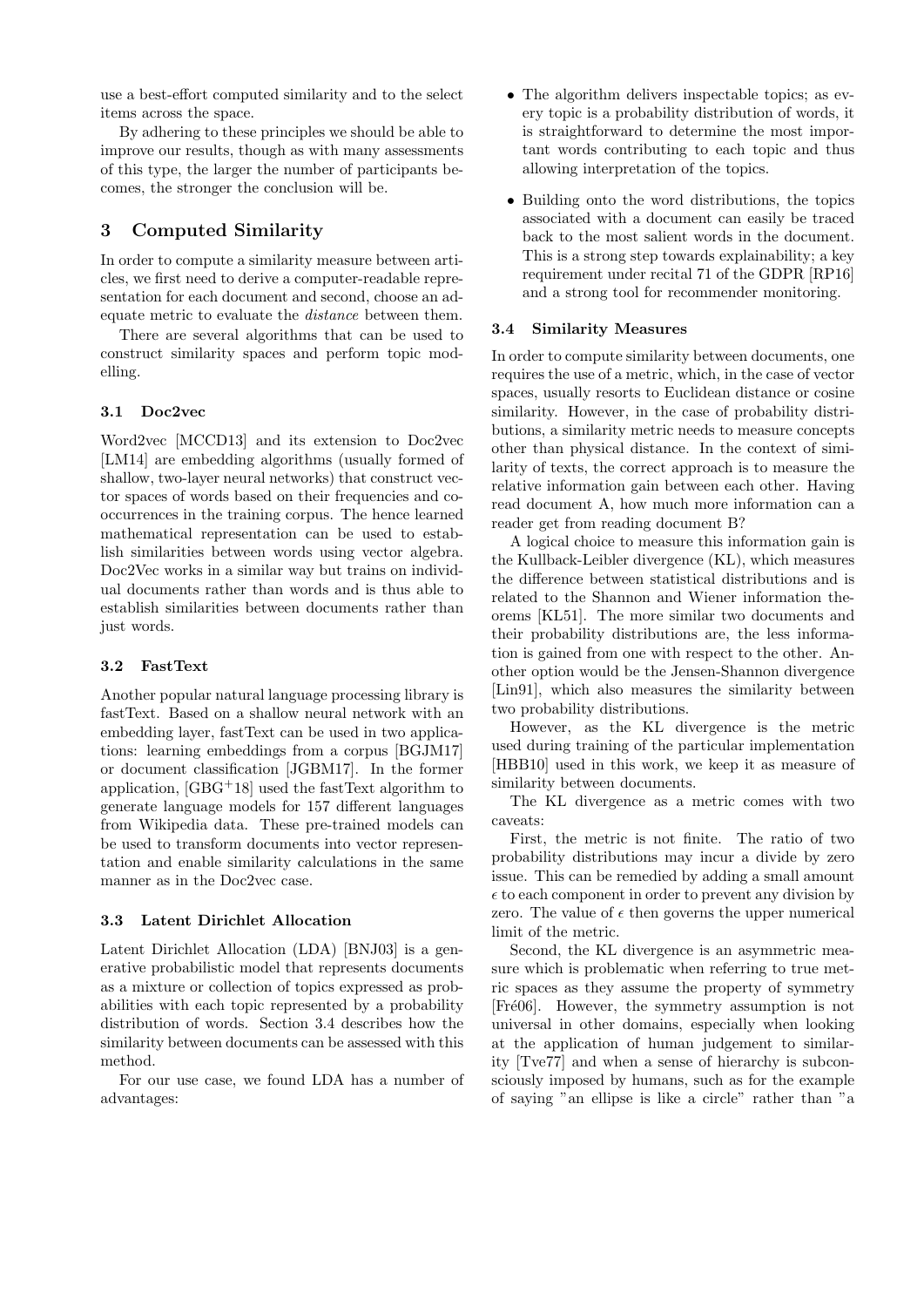

Figure 1: KL distribution of reference article  $a_1$ against the rest of the articles in the corpus

circle is like an ellipse". The direction of asymmetry in our similarity space of news articles behaves in a similar way. If we have two articles talking about climate change for example, where one is a very detailed piece about climate change and the other is more of an overview, the information gained differs depending on the sequence that the articles are read in. Therefore we judge the KL divergence to deliver an adequate measurement of similarity between documents and, specifically, news articles.

To further evaluate the alignment of computed similarity with perceived similarity, we proceed with presenting a prototypical case of human-centric testing.

## 4 A Prototypical Case

In section 2 we discussed perception and the subjectivity of interpreting similarity by humans as well as how machines can compute similarity via different approaches with metrics like KL-divergence (section 3). In this section we describe a case following the method proposed in 2.3 to evaluate the alignment of similarity between humans and machines that helped us select the optimal model for the purpose of building content similarity recommenders for BBC News articles.

Once the articles have been translated into a distribution of topic probabilities, the KL divergence can then be used to rank articles by similarity. However, due to the fact that LDA is an unsupervised algorithm, it is difficult to measure the impact of adjusting the hyperparameters in contrast to supervised learning algorithms where loss and error provide a helpful constraint. Finding the optimal number of topics is particularly challenging when solely assessing the output topics and the similarity space the model spans.

Again, this is where the perceived similarity and human-centric tests show their strength. By comparing the similarity ranking of the model to the ranking performed by people through a variation on triangle tests, we provide a clear means to see which model con-

forms best to human judgement. This provides a way to deal with the key challenge in using LDA (or similar unsupervised learning methods): how to quantify the impact of tuning the hyperparameter reponsible for the number of topics.

#### 4.1 Triangle Tests

We trained three LDA models with 30, 50 and 75 topics respectively, using 70 000 articles from BBC News Online published in 2017. From the set we selected a reference article  $a_1$  and computed the KL divergence between the reference and all other articles in the set for one model. We then order the results from similar (small KL) to less similar in order to pick a diverse set of articles for testing. Figure 1 displays the distribution of articles ordered by KL between article  $a_1$  and the rest of the articles in the corpus using the 30 topic model. Thus, we can select a set of articles  $(a_1 - a_5)$ , to carry out the triangle tests.

The next step is to use the selected articles and create a questionnaire with sixteen questions. Each question contains three articles from the set: an anchor article and two comparative articles (A and B) that are located in different positions of the similarity space. The name for the test is drawn from the fact that three articles are always presented as mentioned in section 2.2. We asked ten journalists to read each anchor article alongside the two comparative articles. They then indicate which one, in their opinion, was more similar to the anchor article. The questions and order of the comparative articles were shuffled between participants.

The purpose of the test was to be able to compare the responses of the journalists with the responses of the different LDA models. Each model outputs a different KL value between articles depending on the hyperparameters (principally: number of topics) used. Therefore we expect different LDA models to have differing alignment with human judgement.

In order to evaluate the performance of the different models we calculated how many answers per participant agreed with the answers given by the model and therefore which model is best aligned with human interpretation. The results of this evaluation with 30, 50 and 70 topics models are displayed in Figure 2. When comparing the three models, the 50 topic model shows the best average alignment (70 percent) and least variance across the different testers. In general, all models show good alignment with human perception and certainly performs better than randomly selecting the correct answer, which is  $\frac{1}{2}^{16}$ . Additionally this also provides validation that human perception is highly aligned to our chosen similarity metric.

This gives confidence in the results obtained and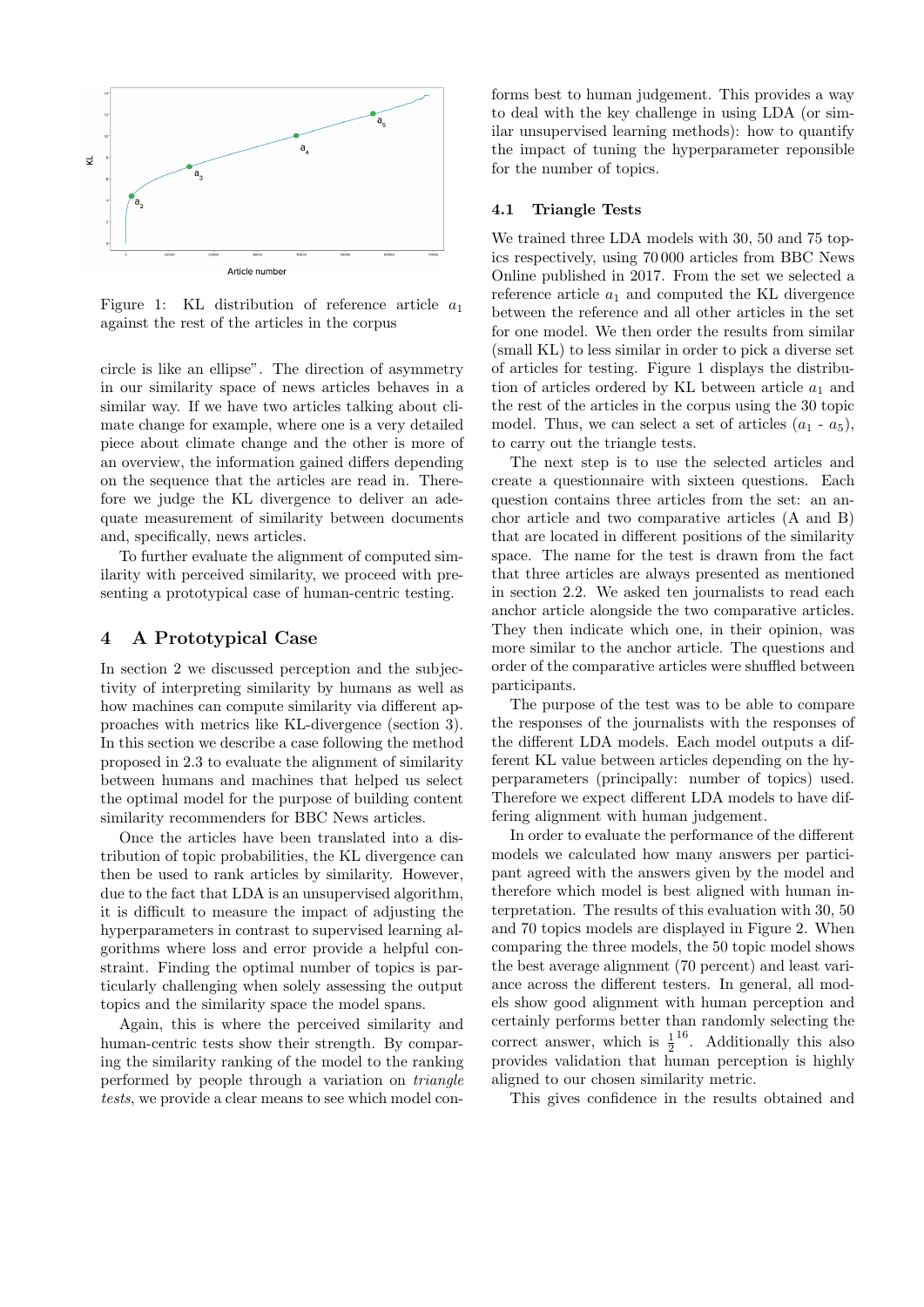

Figure 2: Percentage of answers aligned between the 30, 50 and 70 topic models and the respondents of the test. x-axis represents participant number, y-axis percentage of responses aligned with each model

allows us to proceed with the 50 topic model for a content similarity recommender in production.

## 5 Towards content similarity recommendations

With the best model selected, we can build an automatic topic scoring pipeline that, for every article published, transforms the article into a topic probability distribution. These distributions are persisted in a database and made available to the recommendation system. Using the KL divergence as the similarity metric, the recommendation system can calculate the similarity between each article pair and thus find the N most similar articles for a given article and serve them as recommendations. The recommended articles may be be further ranked and filtered according to business rules.

#### 6 Conclusions and Future Work

The prototypical test shows the potential of this methodology in capturing alignment between human and machine perception of similarity. Additionally, it facilitates the selection of parameters for the LDA model. It has helped us discriminate between the three models and suggests the 50 topic model as the most appropriate. For pragmatism, we selected a limited number of articles and testers, however we believe these findings validate the use of this type of testing for general use and we consider this guidance for extracting stronger conclusions given a bigger sample.

In this contribution we have stated the need of measuring content-similarity in a news organisation with the motivation of building content similarity recommenders. We have revised methods to measure human and machine perception of similarity and presented a prototype of a human-centric test to evaluate the alignment between computed and human similarity with the purpose of assisting in the selection of parameters

of the topic modelling algorithm LDA. The findings obtained show the strong potential of these types of tests. In the future we plan to apply the LDA model to build more sophisticated recommenders that takes into account the reading profile of users or sequential modelling.

## References

- [15301] ITU-R Recommendation BS. 1534-1. Method for the subjective assessment of intermediate quality level of coding systems, 2001.
- [AM99] Cynthia M Aguilar and Douglas L Medin. Asymmetries of comparison. Psychonomic Bulletin  $\mathcal B$  Review, 6(2):328-337, 1999.
- [BGJM17] P. Bojanowski, E. Grave, A. Joulin, and T. Mikolov. Enriching word vectors with subword information. Transactions of the Association for Computational Linguistics,  $(5):135-146$ ,  $2017$ .
- [BNJ03] David M Blei, Andrew Y Ng, and Michael I Jordan. Latent dirichlet allocation. Journal of machine Learning research, 3(Jan):993–1022, 2003.
- [BRN99] John S Bradley, R Reich, and SG Norcross. A just noticeable difference in c50 for speech. Applied Acoustics, 58(2):99– 108, 1999.
- [CL95] Chun-Hsien Chou and Yun-Chin Li. A perceptually tuned subband image coder based on the measure of just-noticeabledistortion profile. IEEE Transactions on circuits and systems for video technology, 5(6):467–476, 1995.